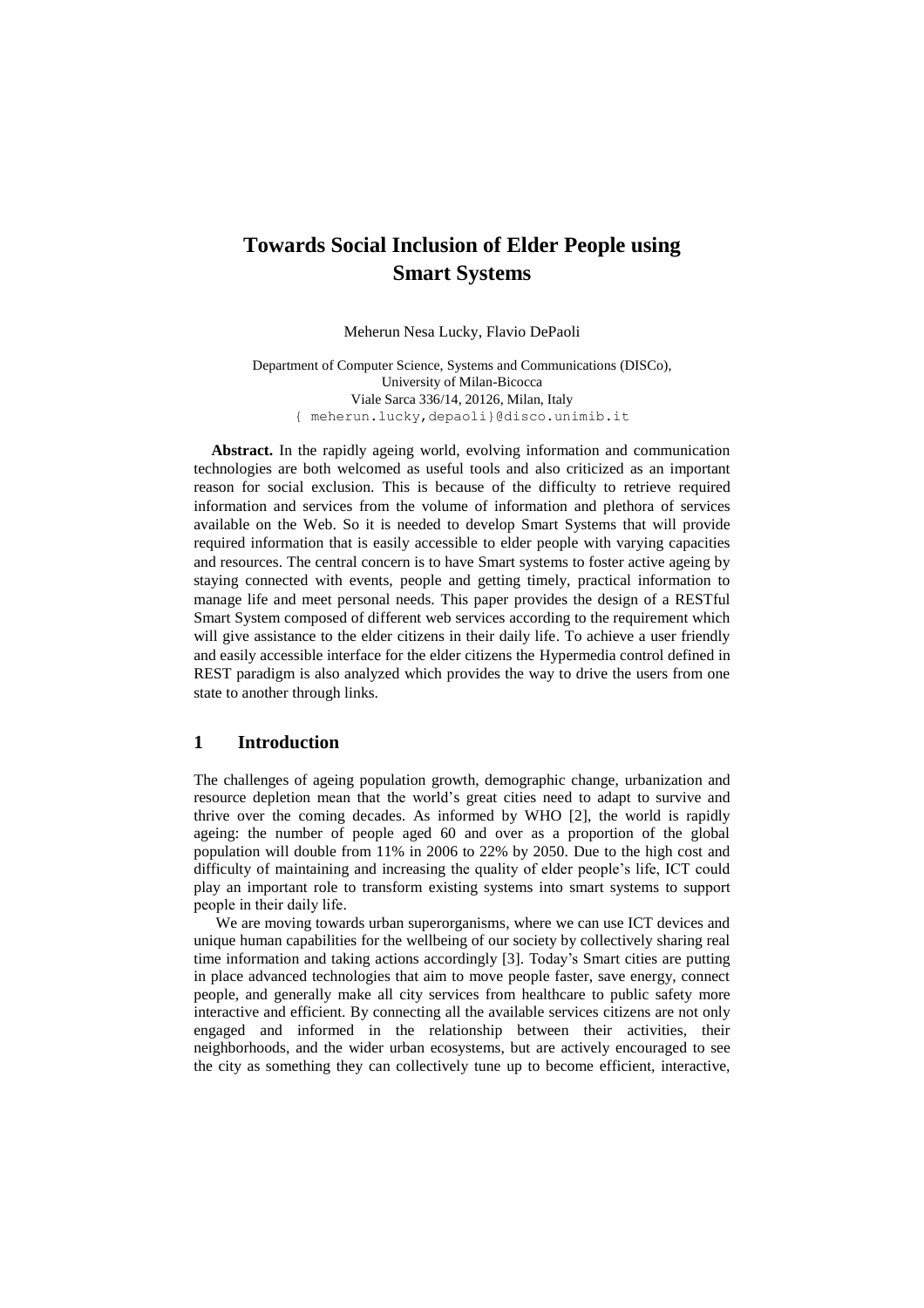engaging, adaptive and flexible, as opposed to the inflexible, mono-functional and monolithic structures of many 20th century cities.

In today's ICT world, the growing trend in software architecture is to build Web Services that are available as components in the distributed environment of the Internet. Therefore, applications are to be assembled from a set of appropriate Web services. Seamless composition of Web services has enormous potential in streamlining application integration even at personal level. The diversity of various Web Services or Web APIs makes difficult choosing the correct ones to fulfill the user needs. To Perform Service Integration we need to discover access, control and coordinate different services. It is impossible to make different Web Services to interoperate if there are no agreements or guidelines on how communication should happen. This problem can be solved by finding a common way of communicating between services. Service Integration also requires an appropriate way of discovering and selecting services where the discovery is the activity of locating a machineprocessable description of a Web Service that meets certain functional criteria and selection is the activity of evaluating the discovered services in order to identify the ones that fulfill a set of nonfunctional properties requested by the actual user. Moreover, the coordination among the selected services and the functionality of the services to fulfill the user requirements are needed. From this discussion some questions arises:

- a) How Composition of heterogeneous Web Services can be done?
- b) How Composition of services can improve the quality of elder people's life and feel them socially included?
- c) How Smart Systems can help to drive the user in an easy way?

In this paper, these questions have been analyzed to show how to compose the available Web APIs and Web Services to enhance the social inclusion of the ageing society. This can be done by providing the way to get real time information from heterogeneous sources like social networks, community sites etc. by Web Services and Web APIs. Existing Web Services, Web APIs and Social Networks have been considered in an example scenario. The aim is to enable Service composition by exploiting existing standard such as HTTP methods, URI templates, and Hypermedia control known as REST approach to support users in completing a task without knowing the system a priori.

 Motivation behind this work is to provide a Smart System composed of different services according to the requirement which will give assistance to the elder citizens in their daily life. Due to the difficulty the elder people face in retrieving information from the heterogeneous sources of information available on the web, the rapidly evolving information and communication technologies are criticized as instruments of social exclusion. Regardless of the variety of communication choices and the volume of information available, the central concern is to have relevant information that is readily accessible to elder people with varying capacities and resources. Information materials and communication technologies should be adapted to suit diverse perceptual, intellectual and cultural needs. Staying connected with events and people and getting timely, practical information to manage life and meet personal needs is vital for active ageing. So it is needed to develop Smart Systems to foster active ageing. Also considering the Smart City concepts, the transportation systems need to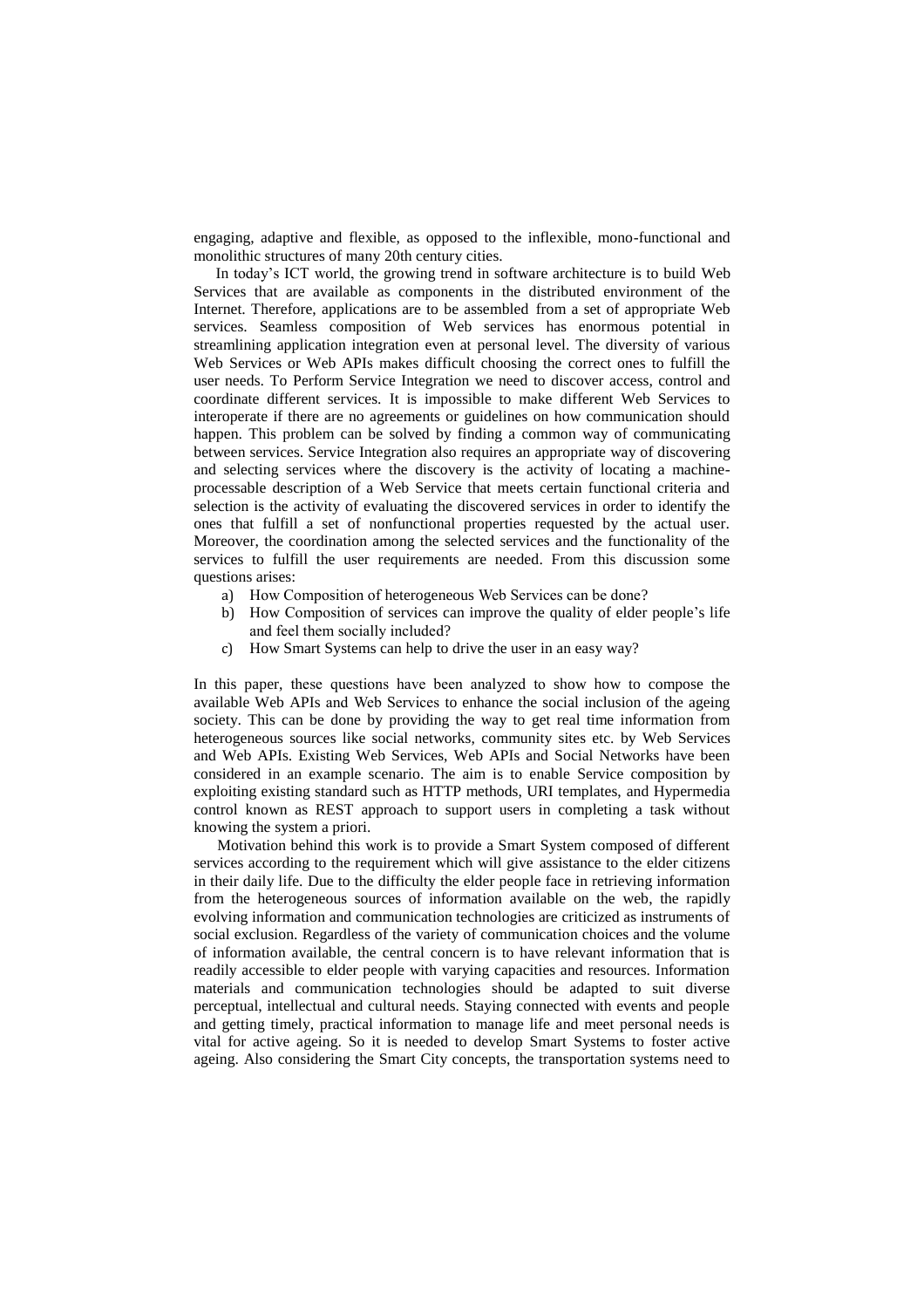be improved to provide Web based transportation facilities where people can find their required information in an easy way. So there is an increasing interest in the role that information and communications technologies could play in transforming existing transportation systems into web enabled systems to support future smart cities. But to our best knowledge, as yet, few cities have fully grasped this idea.

The rest of the paper discusses on integrating data from different sources which will be gathered by invoking different Web Services and APIs through standardized interfaces by the Smart System to fulfill its task. To investigate the issue, two scenarios have been discussed that differentiate between user control activities, where users are asked to invoke different types of services to fulfill a composite task, and a Smart System, where users invoke a single composite service without further interaction.

### **2 Motivation**

To motivate our work, we refer to a real-world use case scenario that outlines challenges that are currently not fully addressed for the ageing society context at our best knowledge. Paper [\[121](#page-11-2)] shows how Web services can become smarter and deliver more complex functionality by gathering information from sensors and traditional services with minimal human intervention, using inter-linkage of sensor data with hypermedia controls. We follow a similar approach to address elder people needs. The aim is to provide a simple, flexible, and dynamic solution to improve the quality of elder people's life by addressing some challenges in transportation systems. The technical solution will exploit the REST architectural approach. We believe that the understanding of this scenario, related problems and proposed solution will show the research directions in designing the Smart Systems by composing heterogeneous Web Services and Web APIs.

#### **2.1 Use Case Scenario**

Let's consider two possible implementations of a scenario in which a user, let's say Mrs. Rossi, wants to go to a place near Piazza Duomo in Milan by public transport. She looks for route directions and other related information like access facilities or other alternative routes. In the first version, the user has to interact with different Web Services of different types, such as Web Services like ATM, community sites like grey-panthers, social networks like facebook etc. To get the realtime information some Web Services use sensors which has been also included in this scenario. In the second version, a Smart service with composite capabilities minimizes the user interaction by transferring the control from the user to the service. The control of the Smart System will be achieved by providing involved services with RESTful interfaces to make interaction and control similar to the one already in use on the Web and therefore already familiar to both users and developers.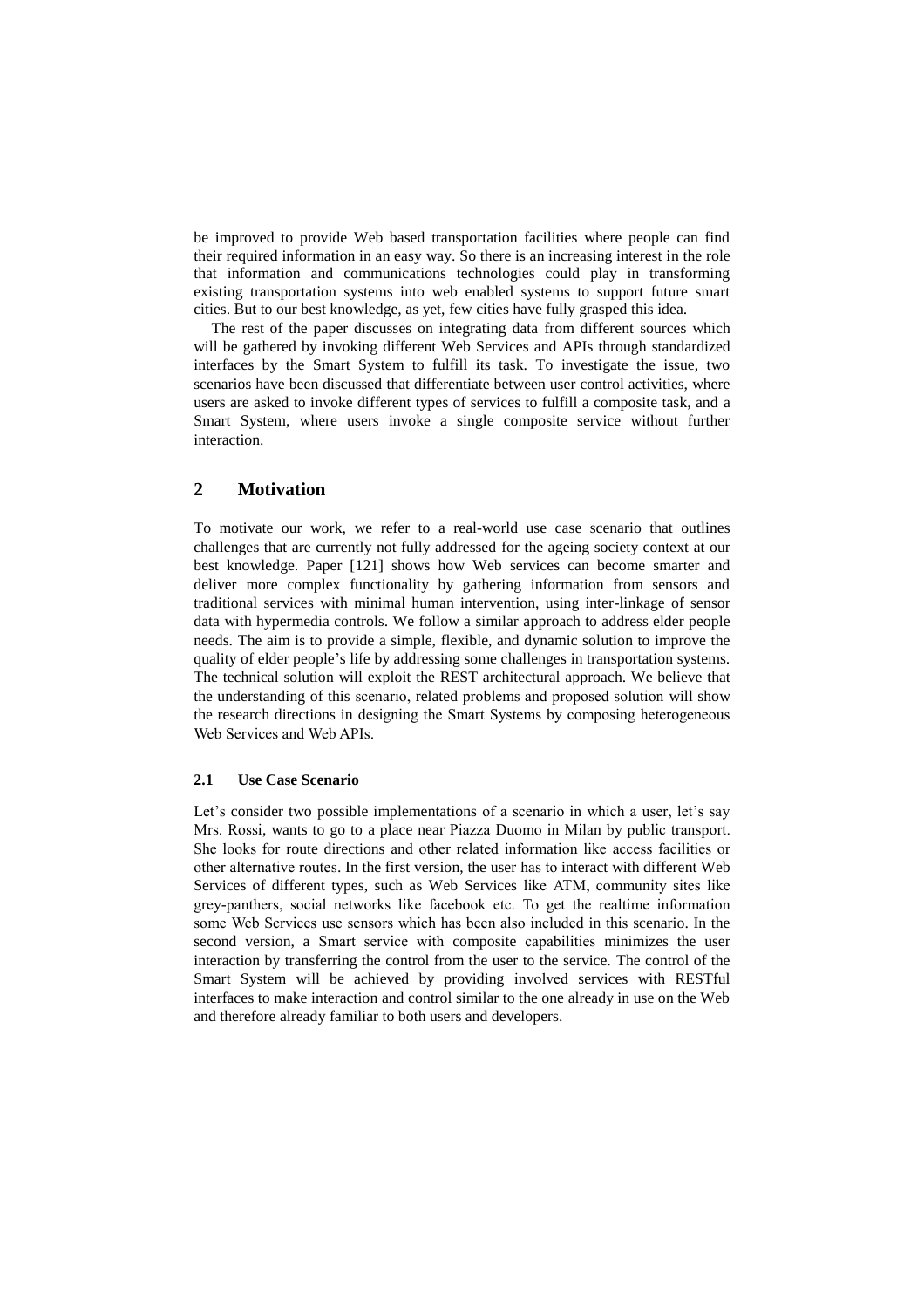**Use Case Scenario with User Control.** As depicted in [Fig 1,](#page-3-0) first Mrs. Rossi searches information to go to a place near Piazza Duomo. She looks for the address in the Location API and invokes the ATM Web Service to get the information about the route direction and time schedule. As she has some knee problems she also wants to know whether there is an elevator in the subway station through which she has to reach her destination, and, most important, if the elevetor is working. But as the ATM service doesn't provide realtime complete information, she searches community sites like grey-panther or Facebook for real time information about routes, delays and elevators. If the station doesn't have a working elevator then the user needs to choose an alternative route by bus or tram.

<span id="page-3-0"></span>

**Fig 1: Use Case scenario with user control**

**Use Case Scenario Based on a Smart System.** In this version, the scenario has been changed to minimize the user control to introduce *Smart Transportation System*. The user should be able to invoke a single smart service to collect all needed information to reach the destination. As shown in [Fig](#page-4-0) 2, she invokes the *Smart Transportation System* that in turn interacts with the required services: (i) invokes the Location API to get the location of the address, (ii) invokes the ATM Service to get the route and time schedule, (iii) connects to social networks like Facebook to get real time information about delays and elevators informed by connected people. With this information she can decide which is the best route to follow to reach her destination. Furthermore, the *Smart Transportation System* updates these information in the greypanthers' Facebook wall to share real time and reliable information helpful for the Elder people.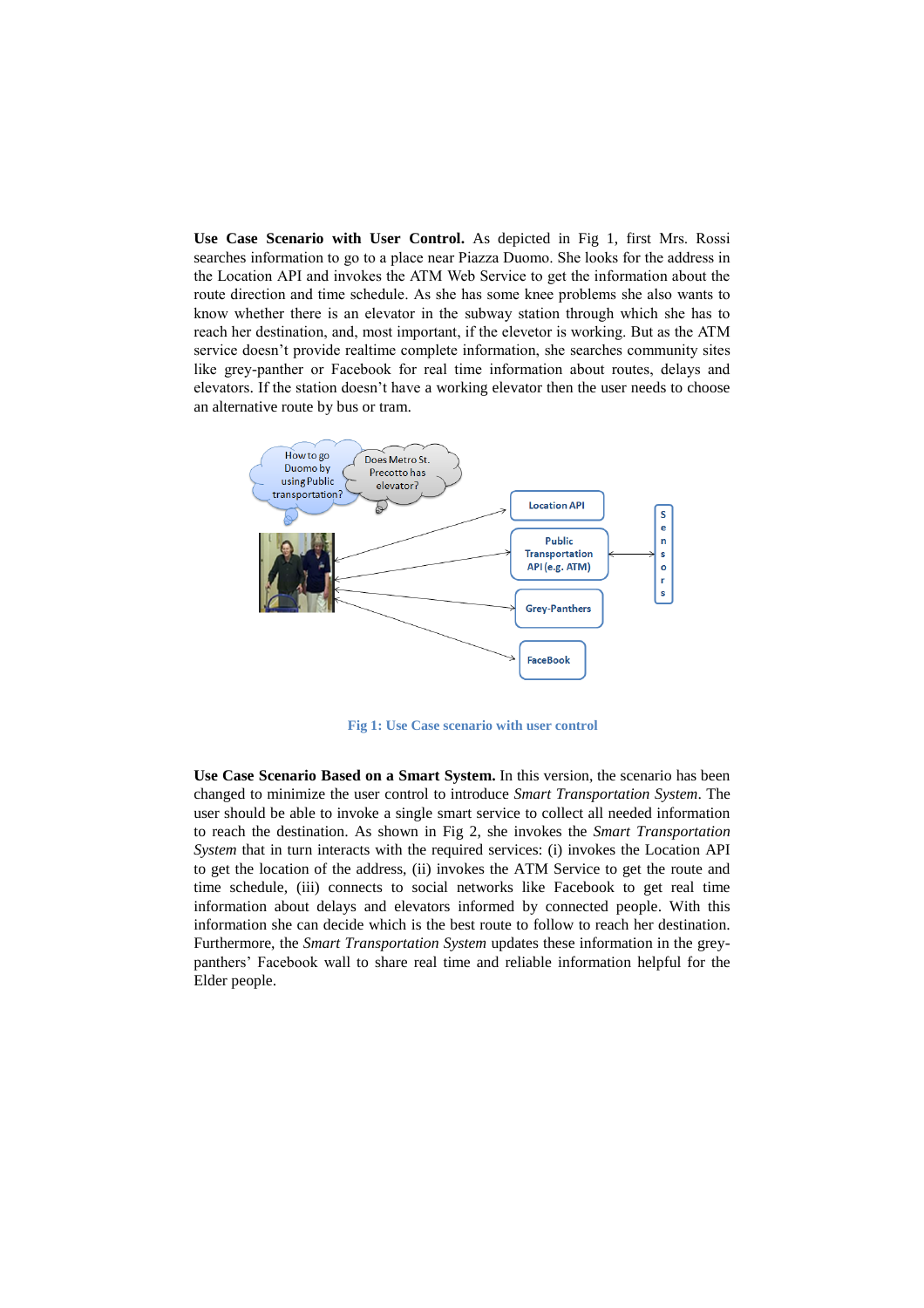<span id="page-4-0"></span>

**Fig 2: Use Case Scenario Based on a Smart System.**

### **3 Technological aspects for Smart Transportation System**

The need of global availability and sharing of huge amount of information through various kinds of heterogeneous devices and services has changed the reference scenario for the development of Web scale applications. The consequent growing complexity and increasing request of adaptive services has made manual management impractical. A possible answer toward smart systems is to make services selfmanageable by achieving awareness of the target things' or the applications' physical environment or situations to respond proactively and intelligently. To tackle the problem from a technology point of view, a first effort should be the definition of a common protocol to foster automatic interoperability. The adoption of RESTful architecture could be the right answer by providing standard interfaces and hypermedia driven interactions to existing services. The major advantage is the use of HTTP methods that enable for the use of standard tolls to navigate, interact and compose services. These technological aspects have been analyzed to show how the *Transportation System* can become smarter and deliver more complex functionality by gathering information from heterogeneous services with minimal human intervention using hypermedia controls.

### **3.1 Common interface for services interaction: the RESTful approach**

In order to increase the system interoperability, the *Smart Transportation System* has been designed according to the Resource-Oriented Architecture that is devoted to manage distributed, heterogeneous resources in which client applications interact directly with the resources, by following the REST principles [\[5\]](#page-11-3):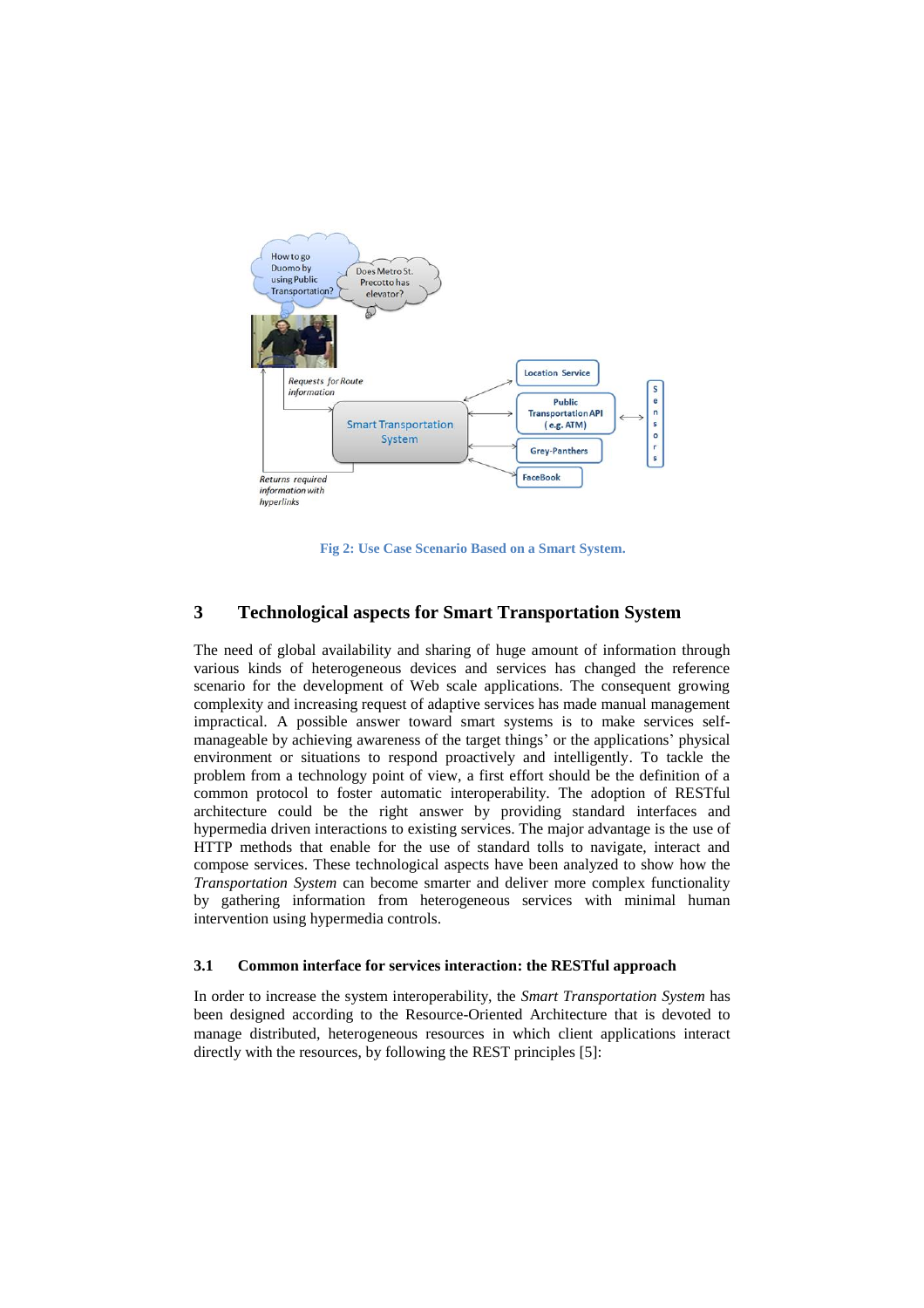- 1. Resources should be identified properly using URIs, so that each resource is uniquely addressable.
- 2. Uniform interfaces should be provided through the use of a standard applicationlevel protocol. In this way, the operations to be applied on resources are external and they have well known semantics [\[12\]](#page-11-4).
- 3. Resources are manipulated through their representations, since clients and servers exchange self-descriptive messages with each another. A resource can have multiple representations that follow a standardized format or media type and can be negotiated with the Web server. Representations convey the state of the client's interaction within the application and contain hyperlinks that allow clients to discover other resources or change the state of the current resource.
- 4. Interactions are stateless since servers only record and manage the state of the resources they expose, i.e., client sessions are not maintained on the server. This increases the decoupling between client and server.
- 5. Hypermedia is the engine of application state, i.e., the application state is build following hyperlinks according to the navigation paradigm. Therefore, the application state is not known a priori, but it is built based on user navigation.

Further, data produced by the services has been exposed according to the Linked Data paradigm. Linked Data Design defines<sup>1</sup> the following rules for exposing structured data on the Web:

- (i) use URIs to identify data as names,
- (ii) use HTTP to look up those names,
- (iii) provide useful information about URIs using standards, and
- (iv) include links to other URIs, so that they can discover more things.

In the scenario of composing different services where most of the web services do not follow the REST approach or missing some of the REST principles, it should be addressed that they compromise the interoperability of services and do not facilitate computer-to-computer interactions. Another issue to be addressed is that composition of services involves different web services working with heterogeneous protocols. For example some services communicate through SOAP message where the HTTP methods are used as transport protocol while the application protocol is domain specific and the operations invoked by the user lay on the message envelope. Such communication pattern tunnels all the requests to a single URI that identifies an endpoint. HTTP GET and POST are the most-in-use methods but their semantics are not maintained, i.e. GET is used to invoke operations on server side that modify resources state, and therefore, it is not possible to optimize the network traffic by using caching mechanisms. In some cases the form-based Web services are used where the user interacts with different URIs via an html form, using again GET or POST possibly with a different semantics: URIs encapsulate server-side information, like operation names and parameters, revealing implementation details to the user. Such an approach enforces the coupling between the client and the server: if the server implementation changes, then the old URIs become invalid (operation and/or

 $\overline{a}$ 

<sup>1</sup> http://www.w3.org/DesignIssues/LinkedData.html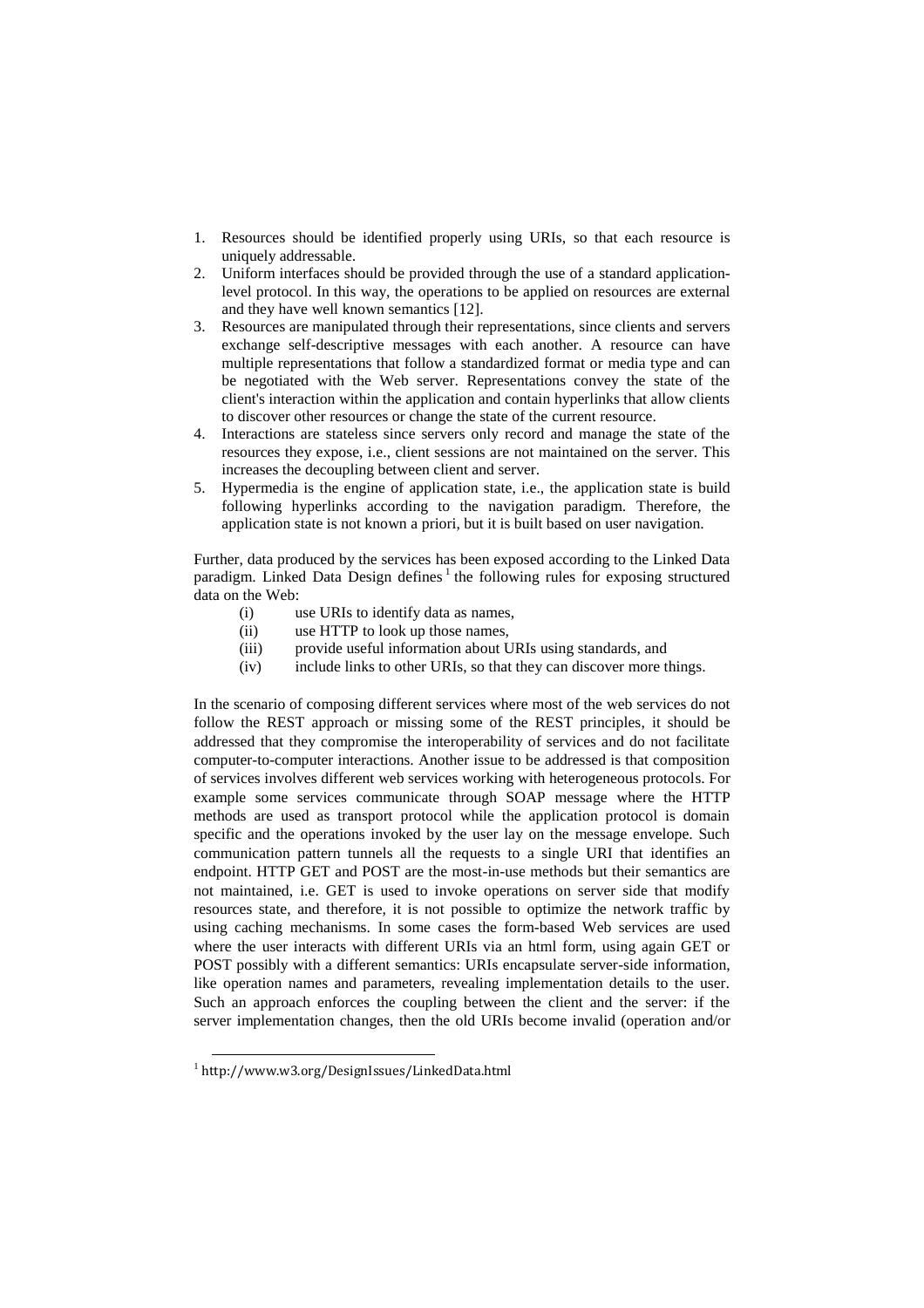parameter names may change). Moreover, using Location service does not provide hypermedia-driven interactions since resources representation does not contain hypermedia controls and the user advances to the next state using some out-of-band information.

The Smart system is expected to be seamlessly adapting, in a fully autonomic way, to different operational conditions to fulfill the user requirements. Autonomous actions need to be performed by enabled devices, sensors and/or services with different levels of capabilities. The Smart Transportation System needs to access and control services that use different technologies in the communication which make interactions and integrations troublesome. This problem can be addressed by employing a common architectural style for implementing the involved interfaces. We propose to adopt the REST approach because interoperability is fostered by the use of standard technologies, the stateless RESTful interactions support scalability, and hypermedia controls reduce coupling between components by driving clients' interaction. Moreover, REST principles provide the opportunity to reuse and generalize the component interfaces, reduce interaction latency, enforce security, and encapsulate legacy systems by using intermediary components.

### **3.2 Hypermedia driven interactions**

By employing a RESTful interface to the involved services it is possible to provide hypermedia driven interactions. REST approach uses HTTP as a way of communication between the services and the client-service interactions that are done using HTTP methods. For example to hire a car service the user can follow the actions like:

- Invokes the service for retrieving information about car hiring using GET;
- Requests for a booking by POSTing a request;
- Updates or cancels the booking by using PATCH/DELETE;
- Retrieves booking information, to know the status by using GET.

Use of HTTP methods and the multiple representations provides a way to drive users from one state to the next state without knowing the system a priori. For example, while the request from the client side is made for the information about car hiring using GET, the service provides the available information and also the links for booking in the representation. Then the client can select the booking option to reserve the car in a specific date and time. This request is made by using POST method and upon reception of the request, the services creates a booking request resource, decides whether the booking will be accepted, rejected or pending, and sends the HTTP response to the client. Upon successful creation of the resource, the response status code is 201 Created, and the Location header identifies its URI. The representation provides the links for updating, canceling or getting the information about booking by using PATCH, DELETE and GET respectively. Similar HTTP requests are used for actions to fulfill the user needs in the invocation of other services.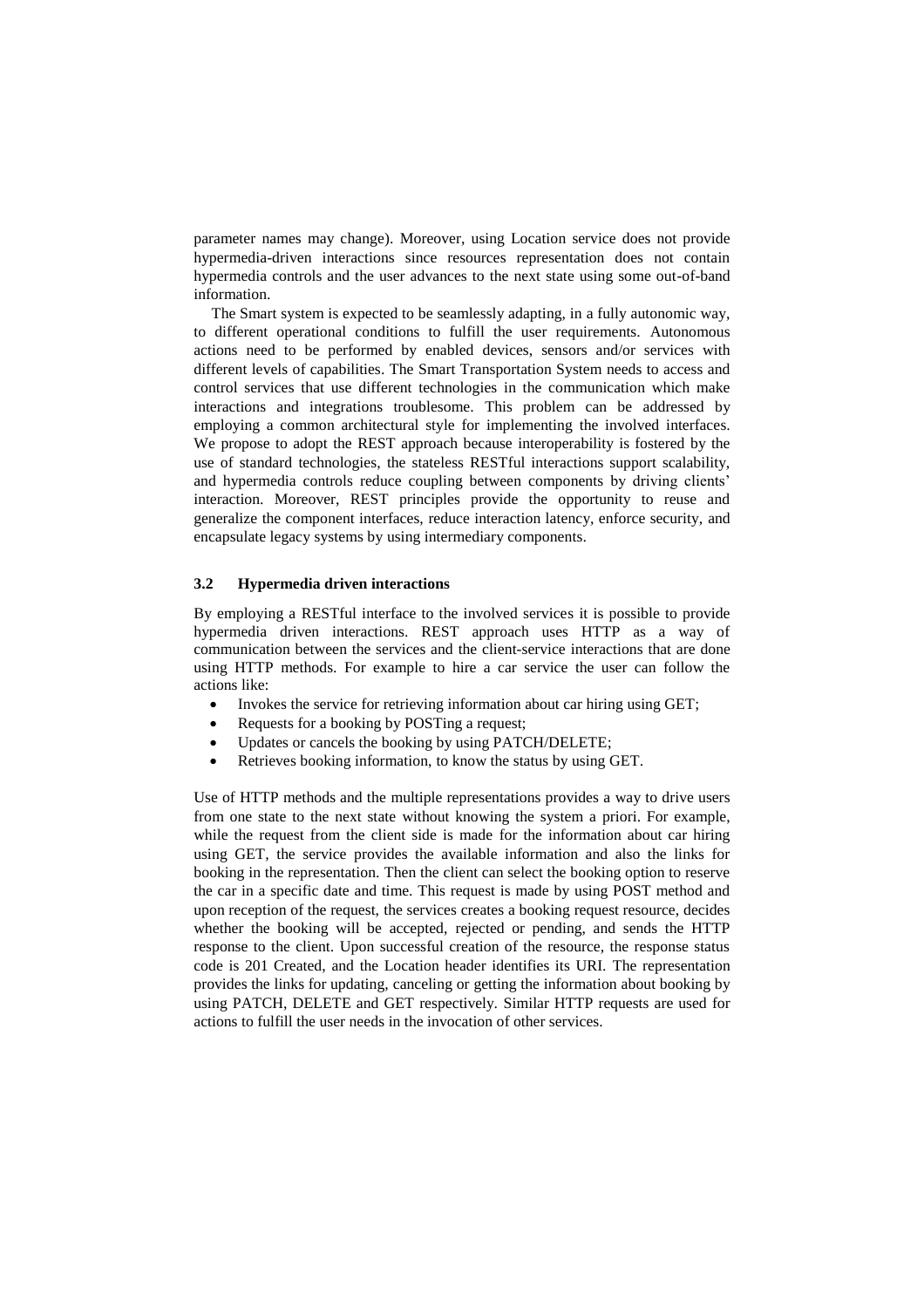## **4 Related Work**

In today's world the expectations of users are increasing towards connectivity and social inclusion by the emerging of social-media-based services, like Facebook and iTunes, that has been addressed as the evolving service in [\[18\]](#page-11-5), that is user-centered, responsive, real-time, flexible, local and global, pervasive, location-based, platformbased, and so on. We exploit this idea of using social media based services to foster social inclusion.

To show more focused, on-demand use of Web APIs, driven by functionality and social parameters, paper [\[22\]](#page-11-6) describes how the Web API description format RESTdesc that captures functionality in an elegant way can be extended to include social parameters. It indicates the role these parameters can play in generating functional compositions that fulfill specified quality attributes and how descriptions can be personalized by exploring a user's social graph. As we are keeping in mind to pick up the right API and We Services while composing, inclusion of these social parameters are useful to fulfill the user needs. In [\[1\]](#page-11-7), the authors focus on service composition in pervasive systems. They propose ranking services based on contextrelated criteria so that the selection is based on the service matching score with the composition features. This mechanism needs to address critical aspects like the heterogeneity of interfaces and data models mismatches. In [\[11\]](#page-11-8), the authors describe the selection of services that match user preferences by collecting and evaluating services' descriptions. RESTful interactions can be integrated into such mechanism to facilitate the descriptions discovery and the services selection, and to enable pervasive systems make use of the selection process. Such solution minimizes the number of services and avoids unsuitable services in pervasive systems since it involves only the services that meet the user requirements.

In the domain of SOAP/WSDL services, messages are exchanged between endpoints of published applications by using the Web as a universal transport medium. In this way, the applications interact through the Web but remain "outside" of the Web. In addition, SOAP is the single standardized message format in this approach and messages are exchanged in both directions by using only one HTTP verb (POST). In the literature, there are several papers that compare the SOAP and the REST approaches (e.g., [\[12\]](#page-11-4)). We have used the REST approach that reduces the limitations of SOAP by taking the advantage of adopting full semantics of HTTP verbs to expose operations where applications become part of the Web, making it a universal medium for publishing globally accessible information.

In [\[3\]](#page-11-1), an approach investigates the use of the REST architectural style for providing the functionality of sensors in pervasive systems. It emphasizes the abstraction of data and services as resources, services interoperation via selfdescribing data and services orchestration with loosely typed components. In [\[14\]](#page-11-9), the DIGIHOME platform has been developed to deal with the heterogeneity, mobility and adaptation issues in smart homes where devices have advanced computational capabilities to improve the user satisfaction, but the heterogeneity of protocols used constrains the integration of these devices into a larger monitoring system. The platform provides software connectors for devices accessed by a variant of protocols such as ZigBee, SOAP and CAN, while HTTP is the communication protocol for the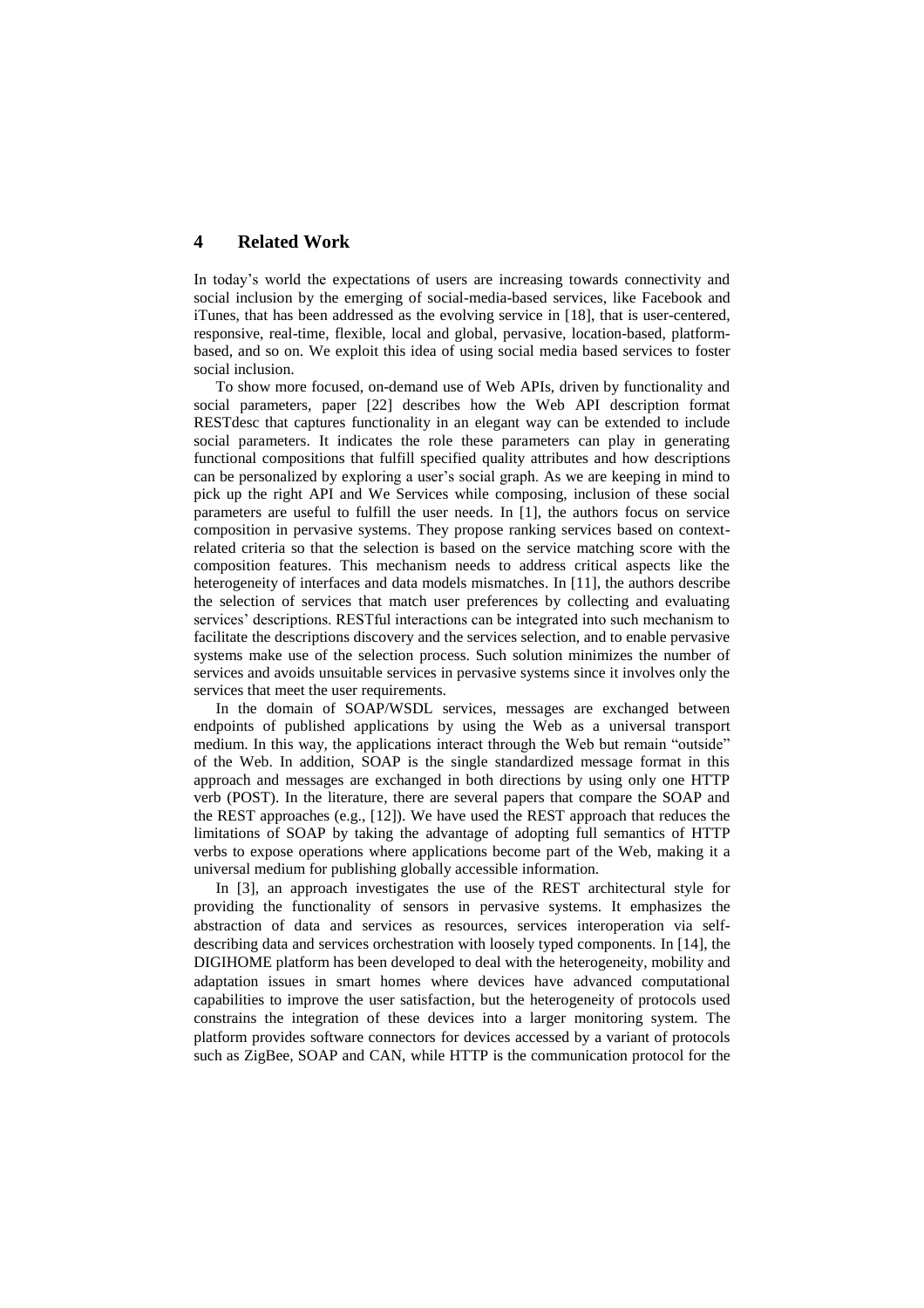detection of adaptation situations and the handling of events. In [\[6\]](#page-11-10), the authors explore REST as a mean to build a "universal" API for web-enabled smart things. They give emphasis on the decoupling of services from their representation and the negotiation mechanisms for the representation format, and they propose AtomPub to enable push interactions with sensors, and gateways that abstract communication with non Web-enabled devices behind a RESTful API. Although [\[14\]](#page-11-9)[\[6\]](#page-11-10) use HTTP according to the REST principles, they do not make explicit how services with conventional interfaces are mapped to a RESTful API. But in this paper, the concept to use REST approach has been explicitly defined and hypermedia controls for hypermedia driven interactions with the service has been explored.

# **5 Social inclusion by Smart Transportation System**

There are several Web Services and APIs available to fulfill user needs by providing real-time information or experiences of people. We propose the approach to compose available Web Services and APIs in the context of Mobility to provide a *Smart Transportation System* that fosters social inclusion. In the process of Service Composition one of the important steps is to choose the right APIs. If two APIs are offering same functionality then some other factors such as non functional properties or social parameters are becoming decisive factors to pick the right one from the plethora of Web Services and APIs available on the Web. Quality attributes such as performance and ease-of-use exists within a social context which should be taken into account creating personalized mashups and Service Composition [\[22\]](#page-11-6). Though this paper is not focusing on Service discovery and selection criteria considering nonfunctional or social parameters but keeping in mind these factors in the process of service composition. Rather it concentrates on employing a common interaction style in the process of composing required Web Services and APIs that pave the path towards the Smart Systems that will fulfill the user needs and help them to actively participate in the social events. Since our goal is to exploit the number of Web Services and APIs already available on the Web, we discuss the inclusion of some of them in the next paragraphs.

#### **5.1 ATM Mobile API**

To involve the people of a city in different activities it is important to provide Smart Systems that facilitates the service and information required by the user. People travelling in Milan are getting the facilities provided by Azienda Trasporti Milanesi (ATM) that also offers a Web API to provide route in map, time schedule and other information related to transportation around Milan city. The related services include Radiobus, an on-call minibus service; Guidami car sharing and [BikeMi](http://en.wikipedia.org/wiki/BikeMi) [bike](http://en.wikipedia.org/wiki/Bike_sharing)  [sharing](http://en.wikipedia.org/wiki/Bike_sharing) services etc. There is a mobile application of this service to guide the users while they are travelling which is very much helpful for the users to move around. This City Service can be considered as an example of a Web Service API which can be combined with other services to provide required information for fulfilling the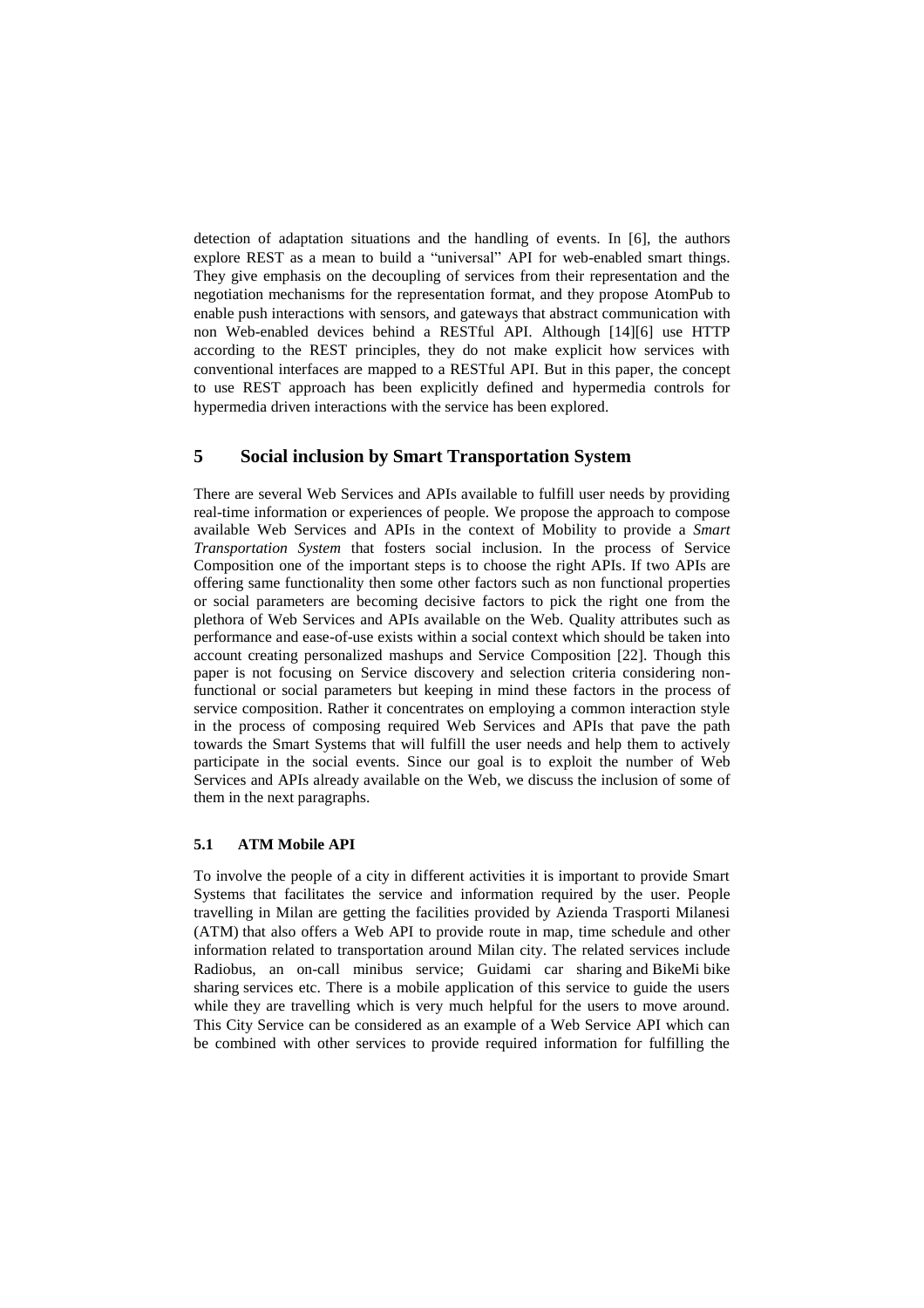regular activities especially for elder people in their daily life and also the new travelers will be benefited.

### **5.2 Moovit API : an step towards the Smart Transportation System**

There are some APIs available that provides the collective information and also updates the real time information on the social networks. As an example the name of an exciting API "moovit" [\[7\]](#page-11-11) can be mentioned that is revolutionizing the experience of the public transport users by providing real time (up-to-the-minute) information generated by people sharing their experiences about what's going on further up to the route. By providing real time information and service it takes the hassle and uncertainty out of public transport. It provides information about route based on all public transport methods available, jammed and delayed routes, available seats, arriving buses and trains on the live map and detailed point-to-point directions. People can also get real time updates such as arrival time notification, or get off at the next station alerts and easily share the route and communicate with friends along the way.

By riding the public transport vehicle with this app open during the trip the user can anonymously share its location and speed. The user can also choose to actively contribute relevant reports such as overcrowding on the bus, an accident that causes delays or an inaccurate station location on the map. By sharing these information, the user can join together with the community to create the best real time public transport data and extract much more from the existing public transport infrastructure. As "moovit" is recognized as a user-generated platform, the real time information gets better as more people use it and share their information. This implies the use of *Smart Transportation Systems* in emerging social inclusion.

#### **5.3 Social media based Services: a Way for social Inclusion**

To enhance the social relationship among people one of the important way is to share information like interests, activities, backgrounds, or real-life connections. In today's modernized world where most of the people are habituated to use Internet as their medium of interactions, Social media based services like Facebook or Twitter facilitates social inclusion by sharing their common interests. [Online](http://en.wikipedia.org/wiki/Online_community)  [community](http://en.wikipedia.org/wiki/Online_community) services are sometimes considered as a social network service like Grey-Panthers<sup>2</sup> for Elder people where people can share information on its Facebook or Twitter page. Being engaged in the same community people can understand the problems that other people face and emphasis on sharing real time information that are helpful for the community. These media based services pave the path towards social inclusion by providing related information that are more reliable to them for accomplishing their daily activities.

 $\overline{a}$ 

<sup>2</sup> <http://www.grey-panthers.it/>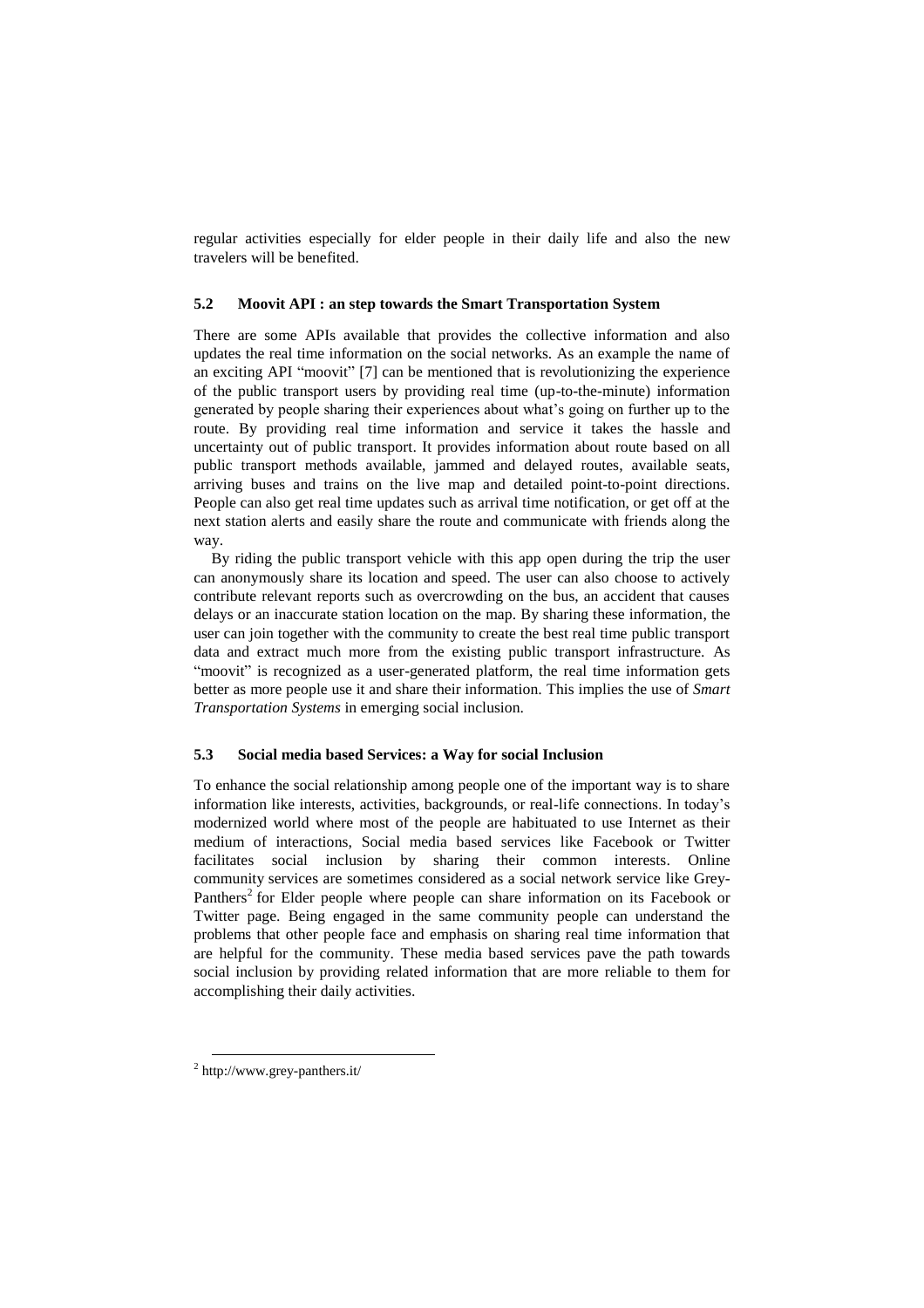Smart devices and social apps are becoming a part of everyday life that open up new and more efficient ways of social interactions. To enhance this issue the personalized web services composed of different services including social components are becoming a popular aspect. To provide an easy way for the clients without programming skill (e.g. elder people) to interact with the Smart System the client side interaction should be more user-friendly. It is possible by employing the RESTful interface through which the user easily moves from one link to another to complete their desired tasks. In this case they even do not need to know about the system a priori. Moreover, to compose the Web Services and APIs there should be an easy way to include different services to make a personalized or user driven System.

By composing the above discussed services and other services according to the requirement, it is possible to build a Smart Transportation System. To maximize the usefulness to the elder people, the proposed system provides a simple user interface with easy to learn and less functions to remember functionalities. As the proposed approach emphasizes to minimize the user interactions, the user does not have to interact with several Web Services to complete his task. While the user makes the request, the Smart System interacts with required Web Services and gives the results to the user and also provides the links to go further. Thus the user interaction with the Smart Transportation System is simple and the user does not need to know about the functionalities of all the involved Web Services. This proposed approach is useful for extending their activities in the society. Moreover, by sharing their experience with other people and participating in the community they are achieving the sense of social inclusion.

### **6 Conclusions**

In this paper a step towards the social inclusion of Elder people has been made by defining a *Smart Transportation System* with minimum human interaction. The REST architectural style has been discussed to define the common interaction style between heterogeneous services by providing RESTful interfaces. This proposal shows how it is possible to design a system which fulfills the user needs by composing required services and getting real time information through media based services (e.g. social networks). In the ageing society context where an easy and user friendly interactions need to be considered, this approach helps elder people to participate in the social activities by getting related real time information and sharing their experiences through a simple user interface with hypermedia links to complete their required task. The future plan is to continue in the effort of extending the adoption of REST and Linked Data paradigms to foster the integration of Internet of Things, Internet of Services, and Internet of People by developing a common and interoperable platform on the existing Web infrastructure. Furthermore, we want to develop a Smart System composed of different services including social apps based on this proposal and validate it by getting feedback from elder people.